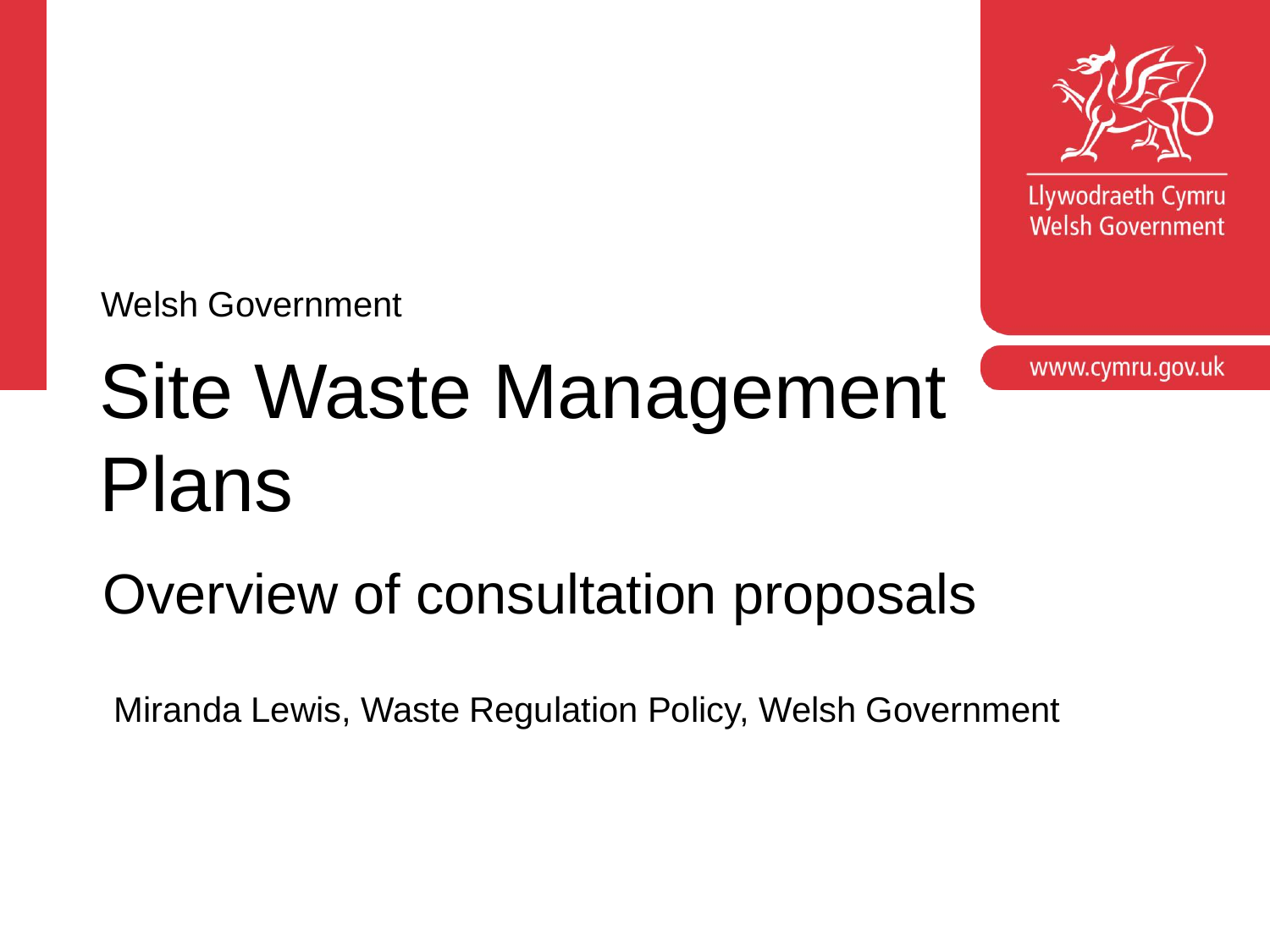## **Overview**

- What is a Site Waste Management Plan and why are we doing this?
- Key definitions & players
- Step by step process
- When is a SWMP required and exemptions
- SWMP categories & content
- Fees & Charges scheme
- **Enforcement**
- **Transitional** arrangements
- Workshops



Waste (Wales) Measure 2010 **Site Waste Management Plans** 

Date of issue: 31 January 2013 Responses by 25 April 2013



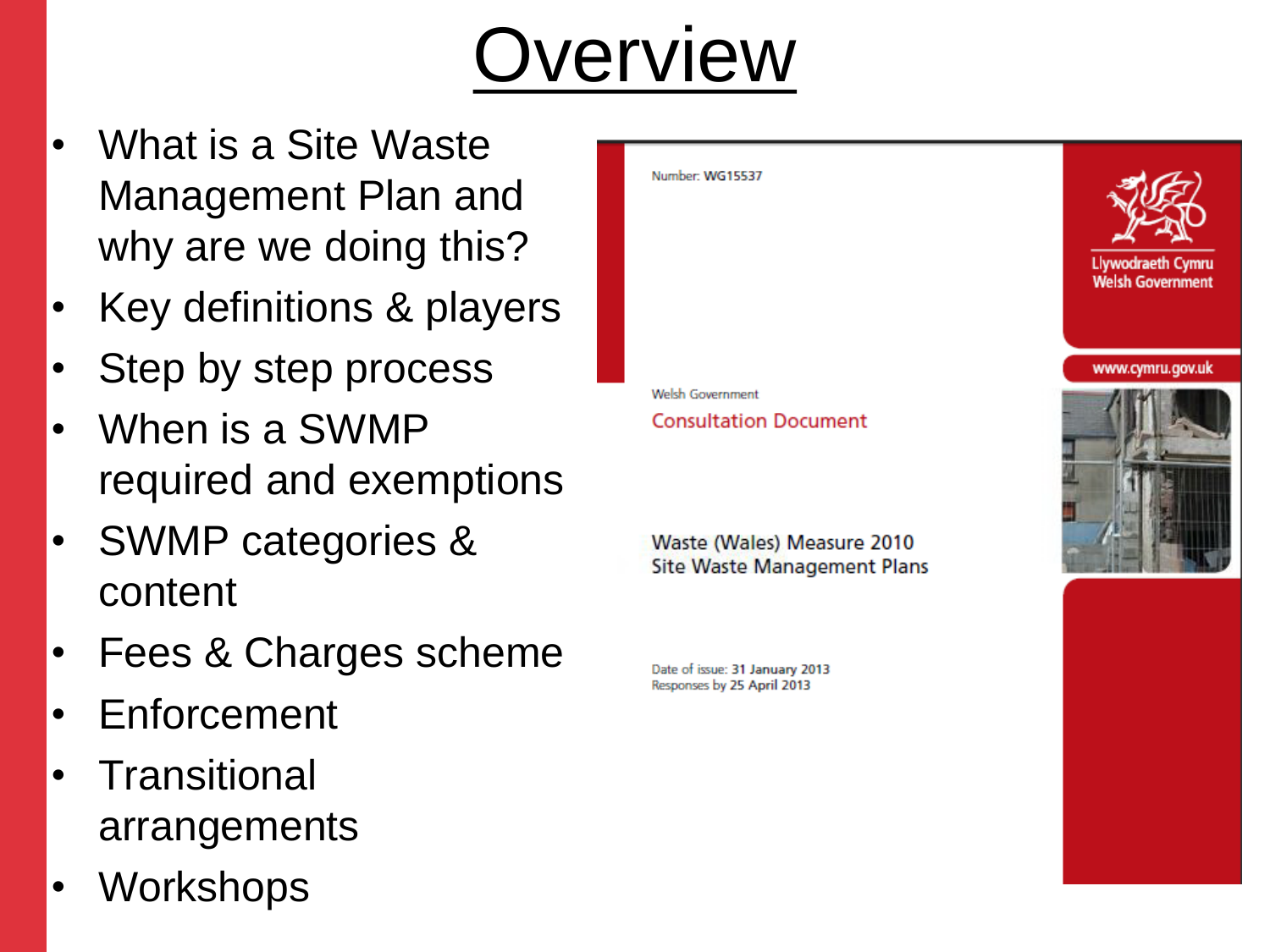# Steering Group

- The Welsh Government would like to thank members of the steering group for their input and support.
- **John Kirkham - Welsh Government**
- **Liz Franks - Welsh Government**
- **Joanne Smith Welsh Government**
- **Francois Samuels - Welsh Government**
- **Chris Jones - LABC / Powys County Borough Council – Building Control**
- **Steve Boole - Bridgend CBC**
- **Paul Jennings / Emma Thomas - Constructing Excellence in Wales**
- **Rhodri Jones - Civil Engineering Contractors Association (CECA) Wales**
- **Mark Whitby - Construction Skills**
- **Gareth Lewis - Environment Agency Richard Jenkins - Federation of Master Builders Wales**
- **Federation of Small Business**
- **Eunomia consultants - Sam Taylor, Peter Jones, Dominic Hogg**
- **Len Wyatt – Welsh Government (Transport)**
- Former members of the group
- Karin Black Welsh Government
- Paul Wintle Welsh Government
- Hugh Jones WRAP
- David Elsmere Construction Skills
- Huw Davies Environment Agency
- Jeff Perren Welsh Government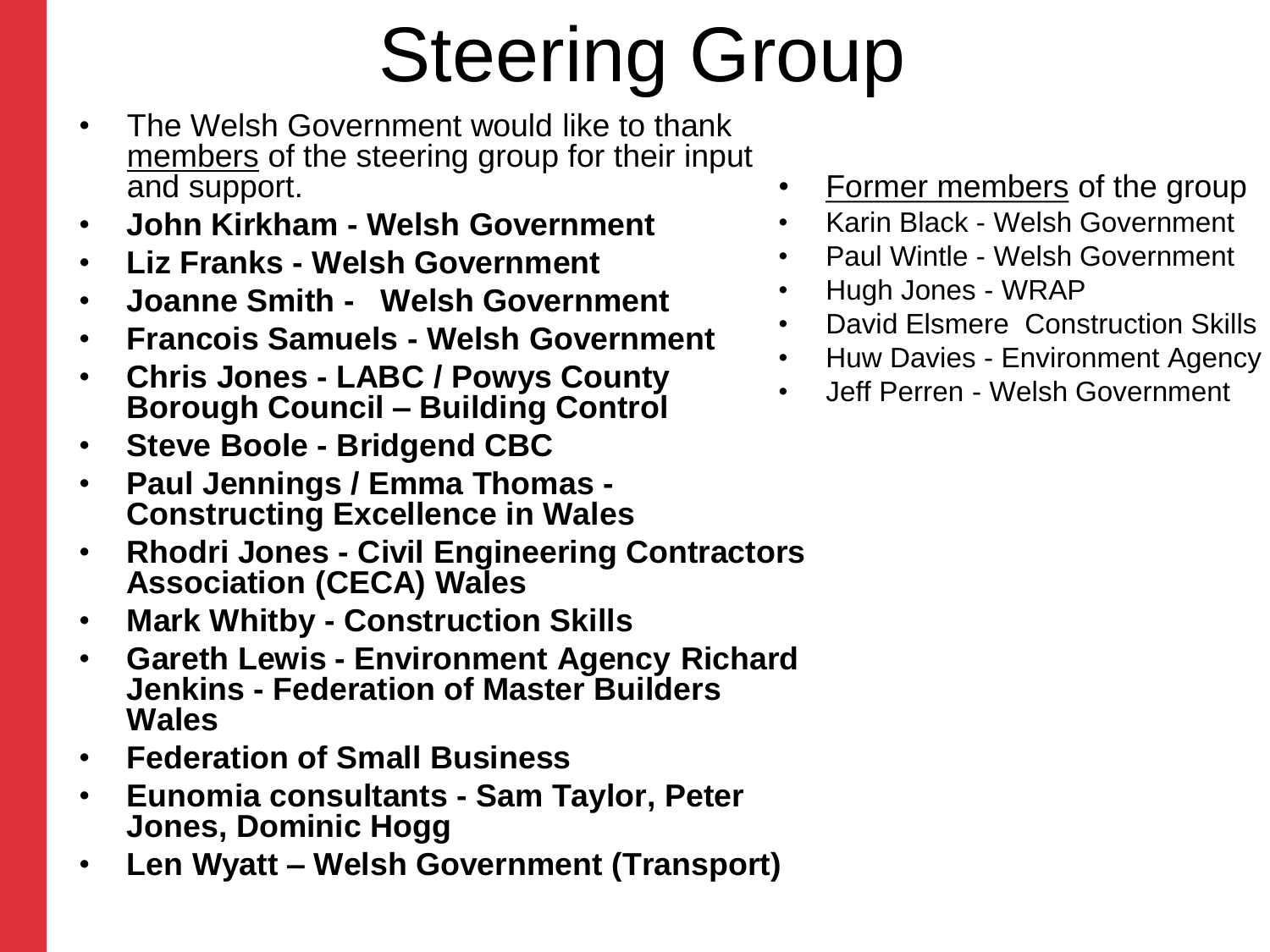#### What is a SWMP?

- A Site Waste Management Plan (SWMP) is a plan to help clients/ developers/ contractors in the C&D sector to:-
	- **Think about the waste that will be produced before a Project starts**, how to minimise the waste and how to plan to deal sustainably with the waste that does arise.
	- **Record the amount and type of waste** that has been produced during the course of their work activities and how it has been managed.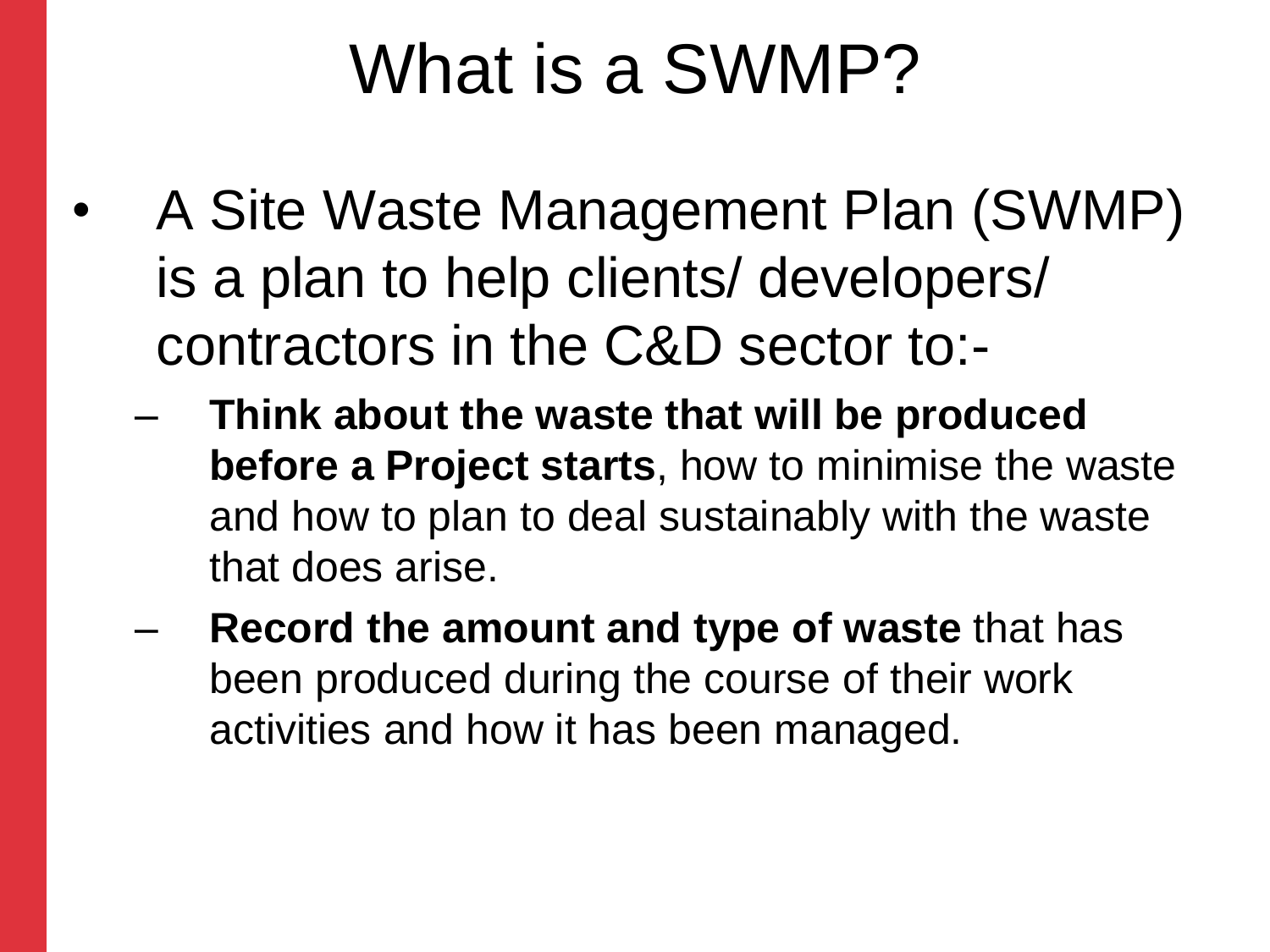## Why are we doing SWMPs - 1?

- Key reasons why we want to do SWMPs:
	- **Reduce Landfill -** More than 750,000 tonnes of C&D waste went to landfill, half of which consisted of soil & stones.
	- **Help improve recycling and re-use**
	- **Deal with the number of illegal waste sites in Wales.** With 164 illegal waste sites (end of March 2012) 39% was C&D waste
	- **Help tackle the number of fly-tipping incidents.** 2nd most commonly fly-tipped waste (after household waste) with 2,978 incidents.
	- **Improve management of hazardous waste.** 23,088 tonnes of hazardous C&D and asbestos waste arose in Wales in 2011 and 90% of this waste was deposited outside Wales.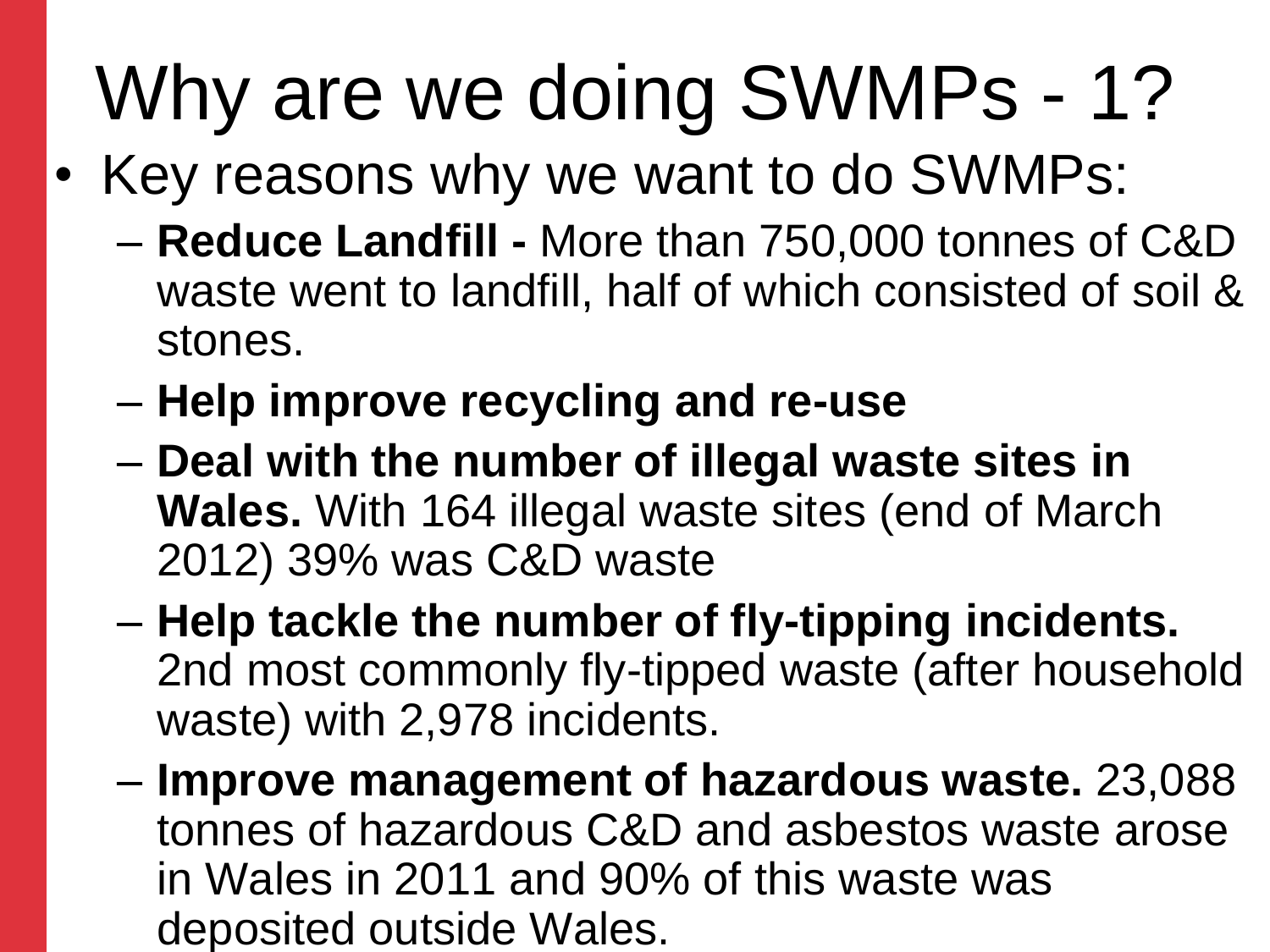### Why are we doing SWMPs cont.?

- **Reduce pollution incidents involving C&D waste.** In 2010, 2,624 incidents involving C&D premises or waste were recorded.
- **Promoting the development of new ways of working with waste.** In 2012, there were 10,845 construction and demolition businesses, of which 99% were small and medium enterprises.
- **Improve material efficiency and reduce the C&D sector's carbon footprint**.
- **Help the C&D sector meet European waste requirements on waste prevention and hierarchy.**
- **Building on pre-consultation work with the Industry in 2008 and 2009.**
- **Strengthened Wales specific SWMP powers in the Waste (Waste) Measure 2010**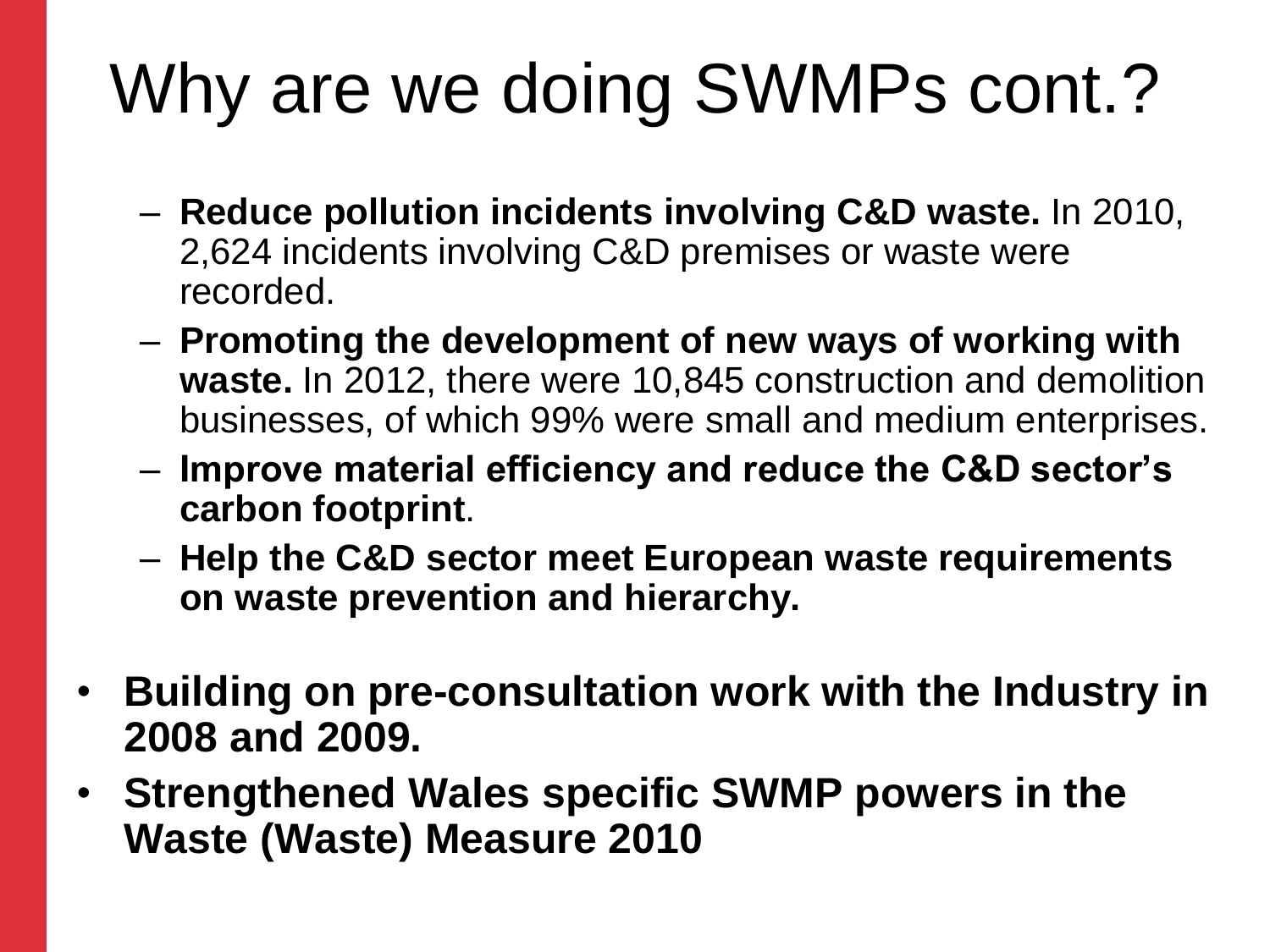## **Key definitions and players in SWMP regulations**

- "Project" similar to the Site Waste Management Plans Regulations 2008 (England).
- A definition for "works involving construction or demolition".
- **Key players:**
	- **Client** responsibility for ensuring that a SWMP is produced in accordance with the requirements in the regulations.
	- Principal Contractor Where a single contractor is used, they will be the **Principal Contractor**. Where multiple contractors are used, the Client is responsible for appointing one as the Principal Contractor. If no contractor is used, the Client undertakes the tasks of this role.
- Enforcement authority Local authorities
- Environment Agency to have a supporting role (not defined in proposed draft regulations) such as providing advice on waste practices to LAs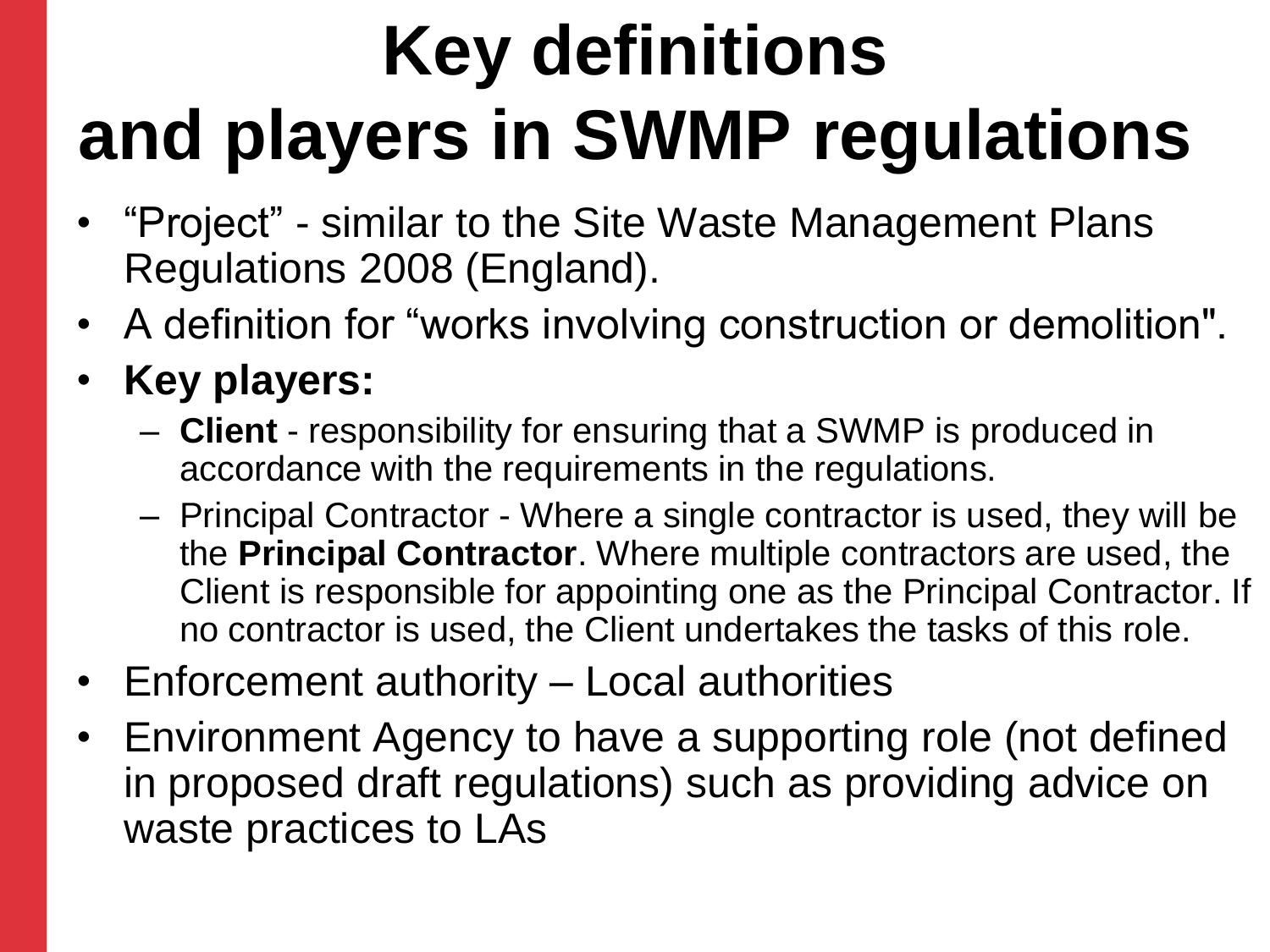#### Step by step process

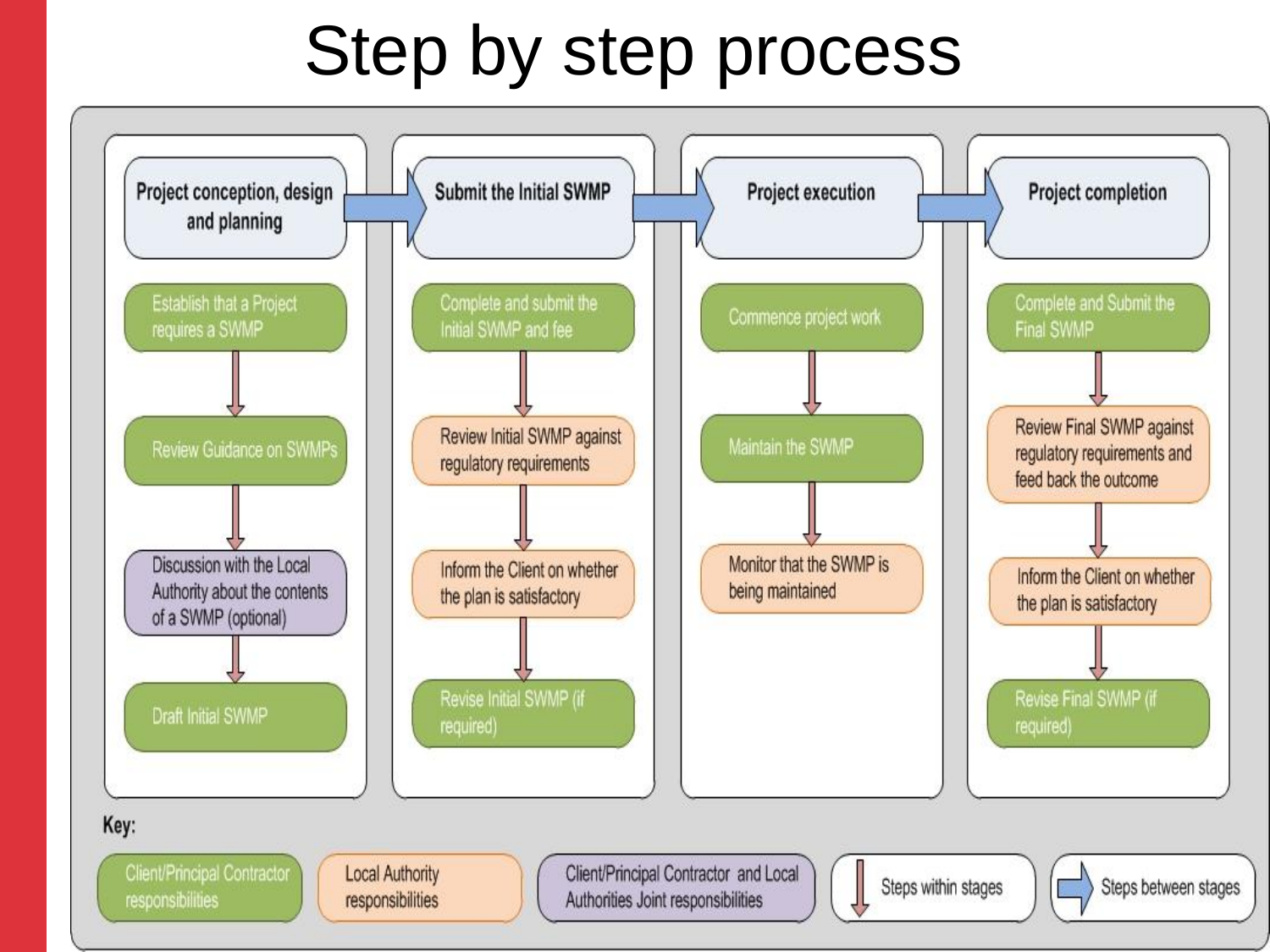### **When is a SWMP required?**

- A SWMP is required :
	- Building Regulations regime either through the **giving of a building notice** or **deposit of plans**
	- Planning Permission system (other than for change of use)
	- Projects carried out by Highway Authorities and Statutory Undertakers with an estimated cost at or greater than £50,000 (excluding Value Added Tax (VAT)).
	- Projects undertaken by a person under a Selfcertification Scheme where anticipated duration of construction days is 2 calendar days or more, or involving more than 10 person days or more in total.
- LA to have power to enter sites if necessary to determine compliance with the regulations. This will include projects covered by Approved Inspectors.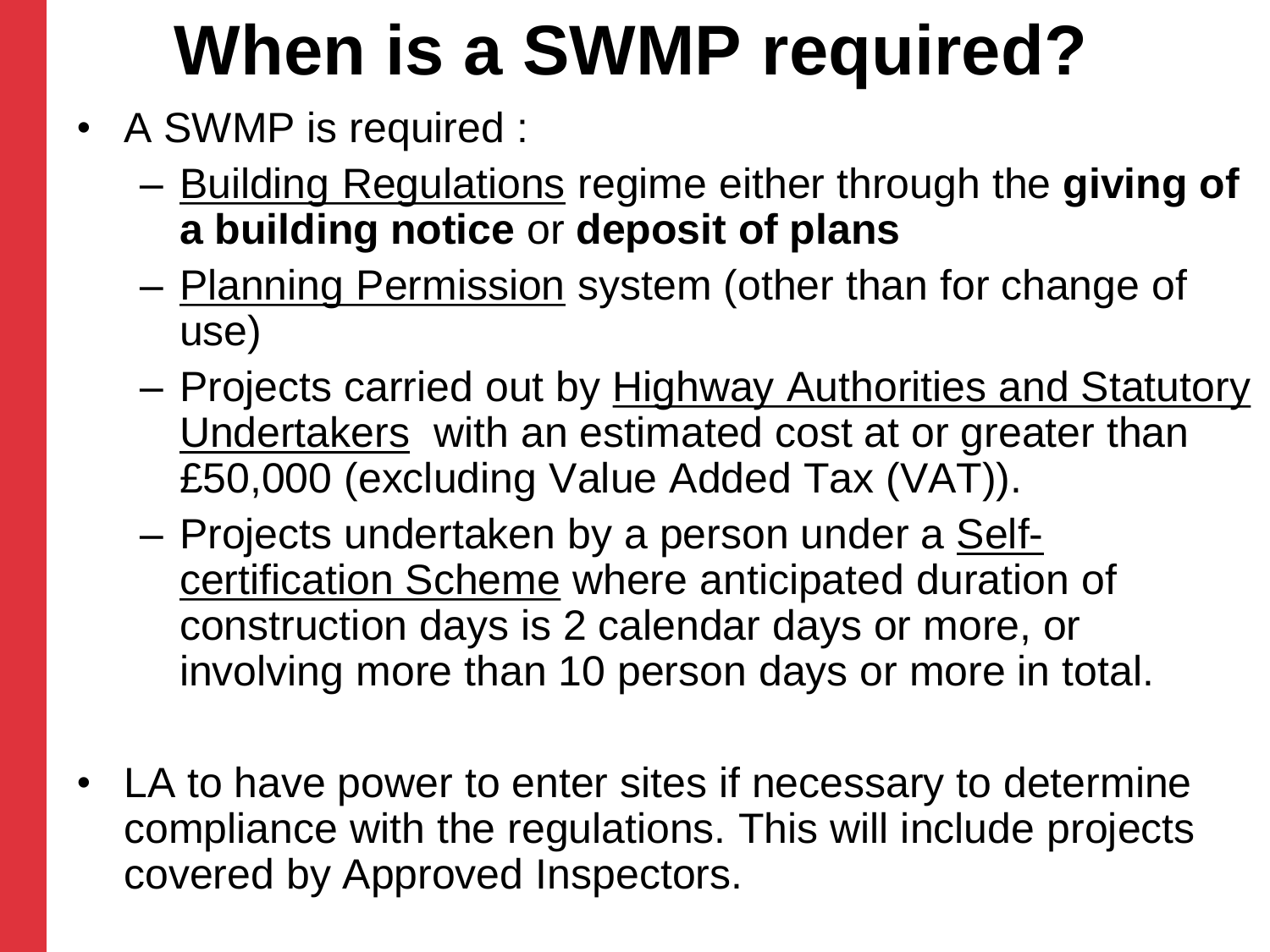### **Cases where a SWMP is not needed**

- Emergency repairs and urgent works to make building safe
- Nuclear power stations
- Other projects where SWMP not needed:-
	- Permitted Development works
	- Local Development Orders (LDOs)
	- Development Consent applications
- The Welsh Government strongly encourages the principles and use of SWMP to be utilised for any new "development consent" applications in Wales, LDOs and nuclear power stations.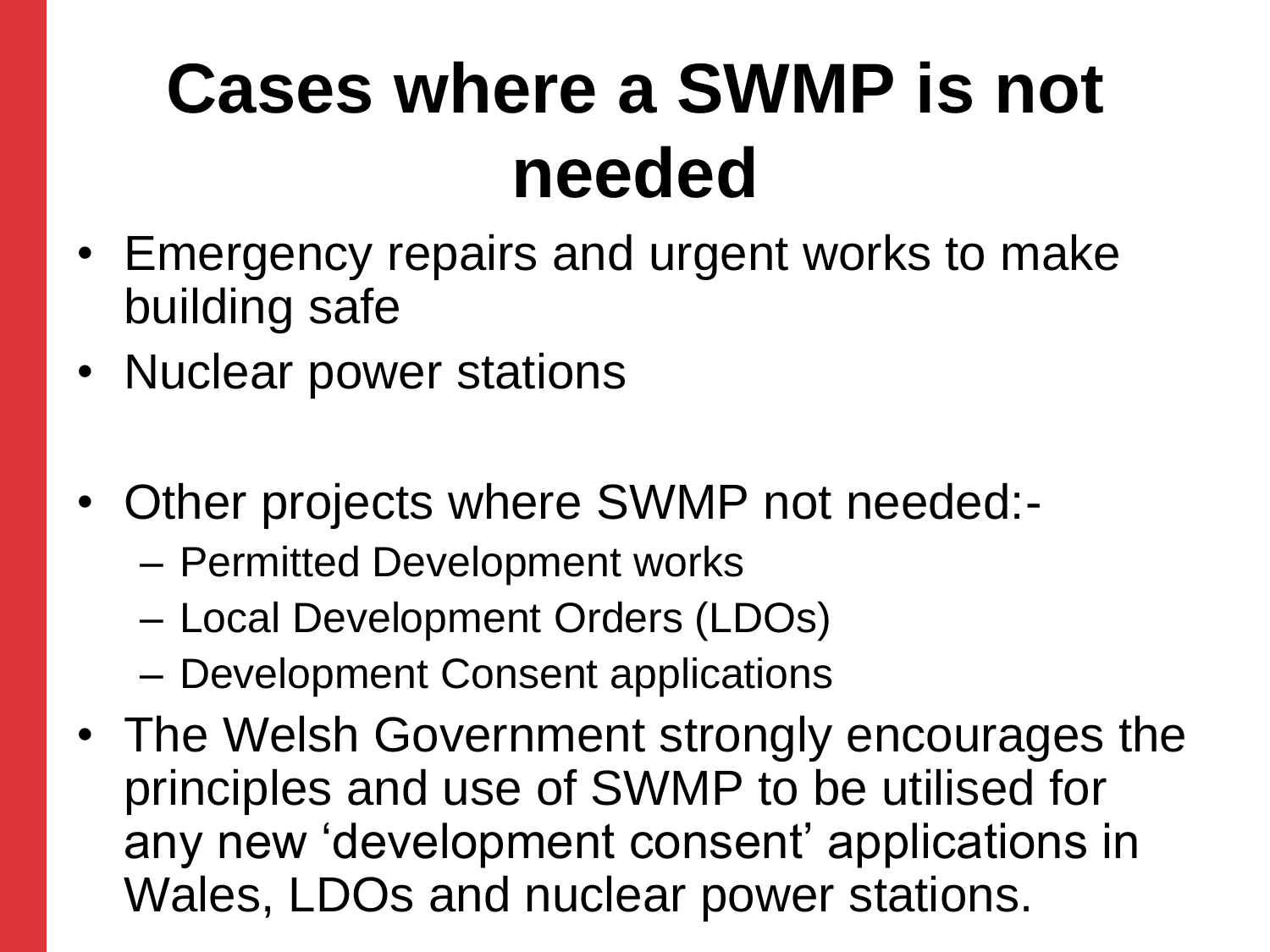## SWMP categories

- Project Score matrix to calculate which SWMPs category is relevant to Project:
	- **Simple**
	- **Standard**
	- **Extended**
- Client/Principal contractor calculates projects score based using Anticipated duration of project, cost, area, expected volume of waste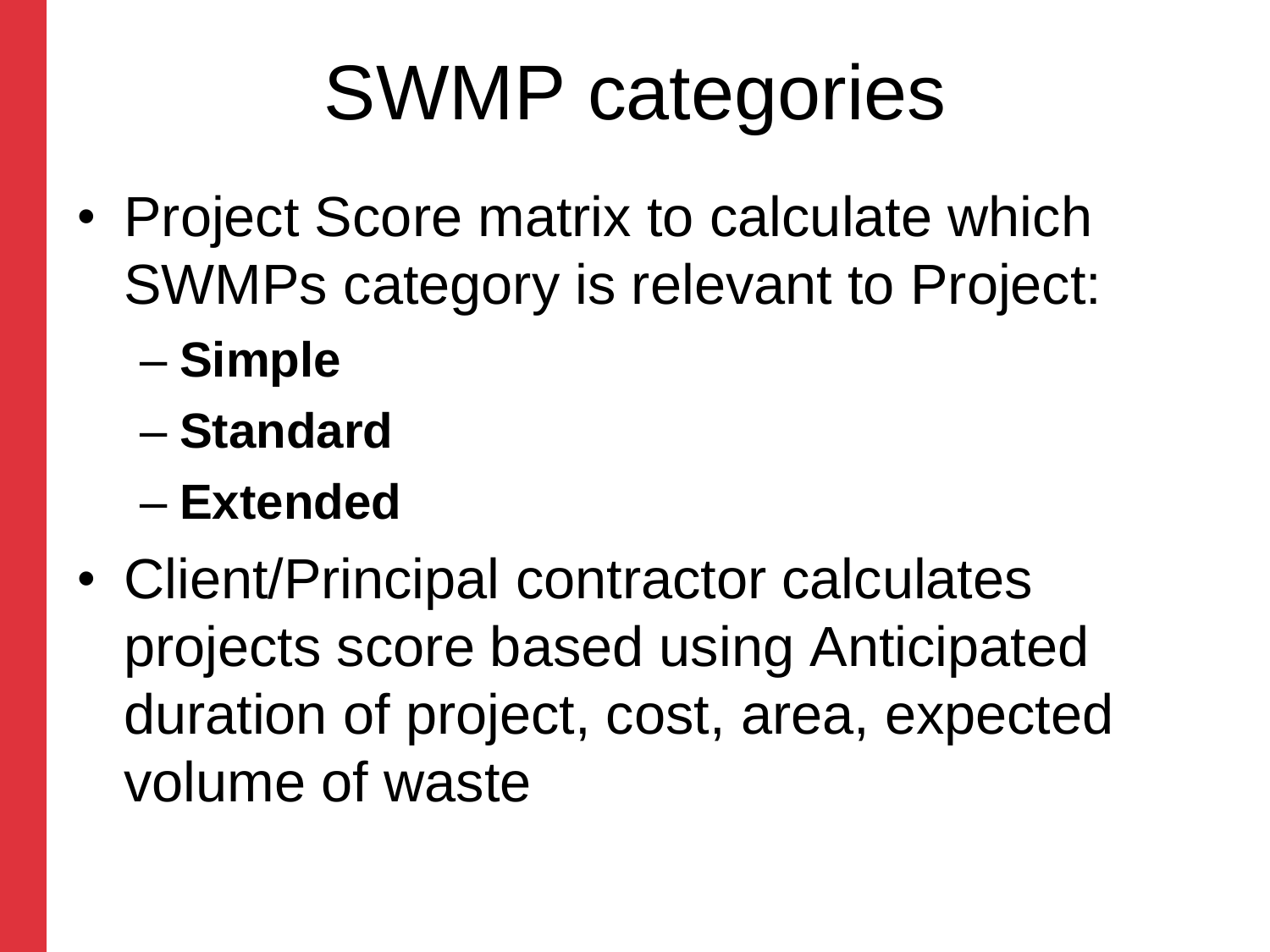## Fees and Charges scheme

- Introducing a Fees and Charges scheme fees set to bands of Simple, Standard + Extended SWMPs.
- SWMP fee is provided with the initial SWMP submission to the enforcement authority.
- Enforcement authority to provide initial preapplication advice at no charge. If additional advice is required, then the enforcement authority may charge
- Review the Fees & Charges scheme within two years and review and update the scheme on an annual (financial) basis.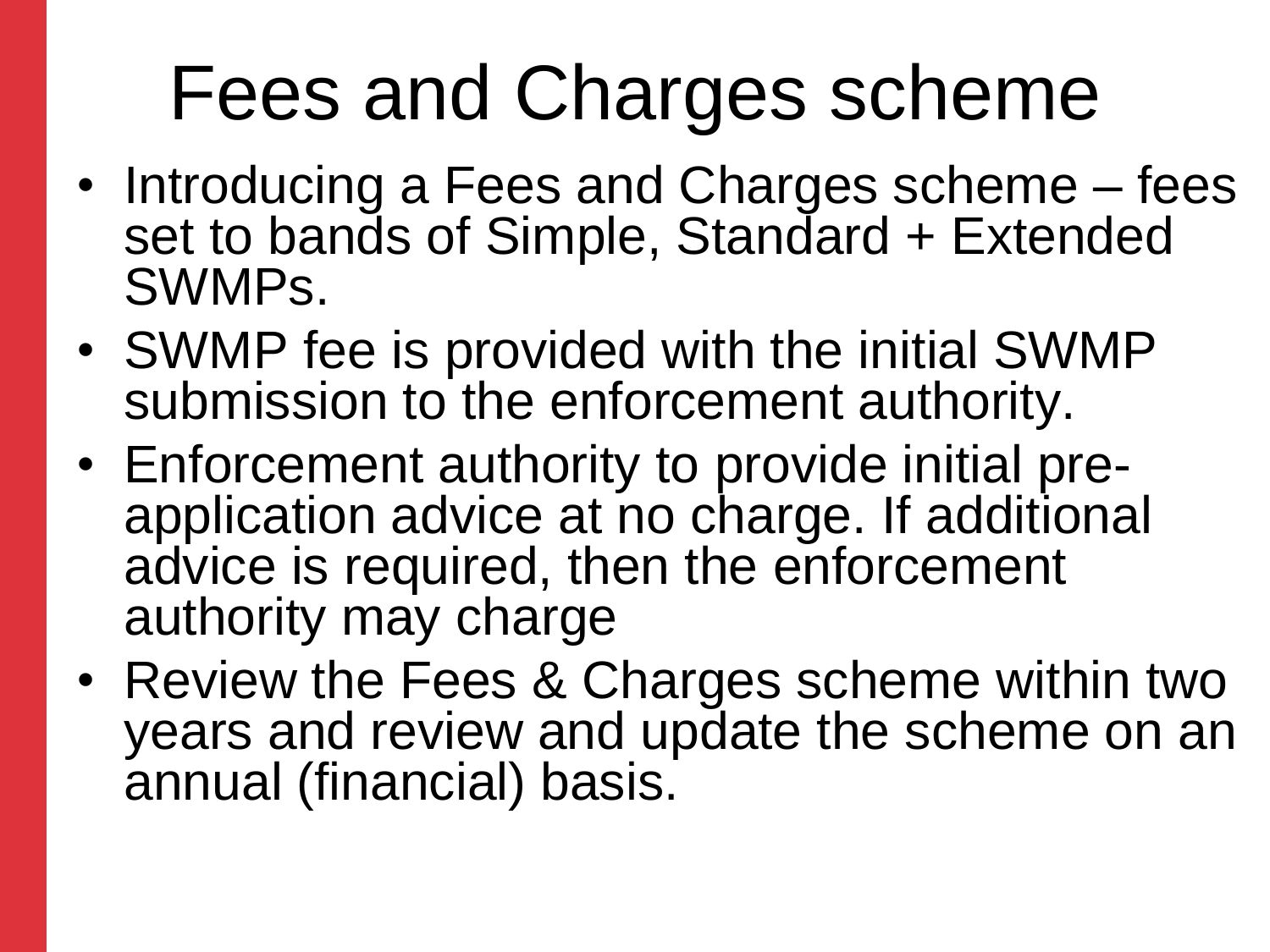#### Enforcement

- Regulations state who is responsible the Client and Principal Contractor or both for offences created by the regulations.
- Criminal sanctions may include a fixed penalty and fines on summary conviction not exceeding £50,000.
- Civil sanctions tools: Fixed Monetary Penalty (FMP), Variable Monetary Penalty (VMP), Compliance Notice (CN), Enforcement Undertaking.
- Prescribed range of a Fixed Monetary Penalty minimum £300 to a maximum of £1000.
- Appeals First Tier tribunal
- Statutory guidance to the enforcement authority in carrying out its duties under the SWMP Regulations.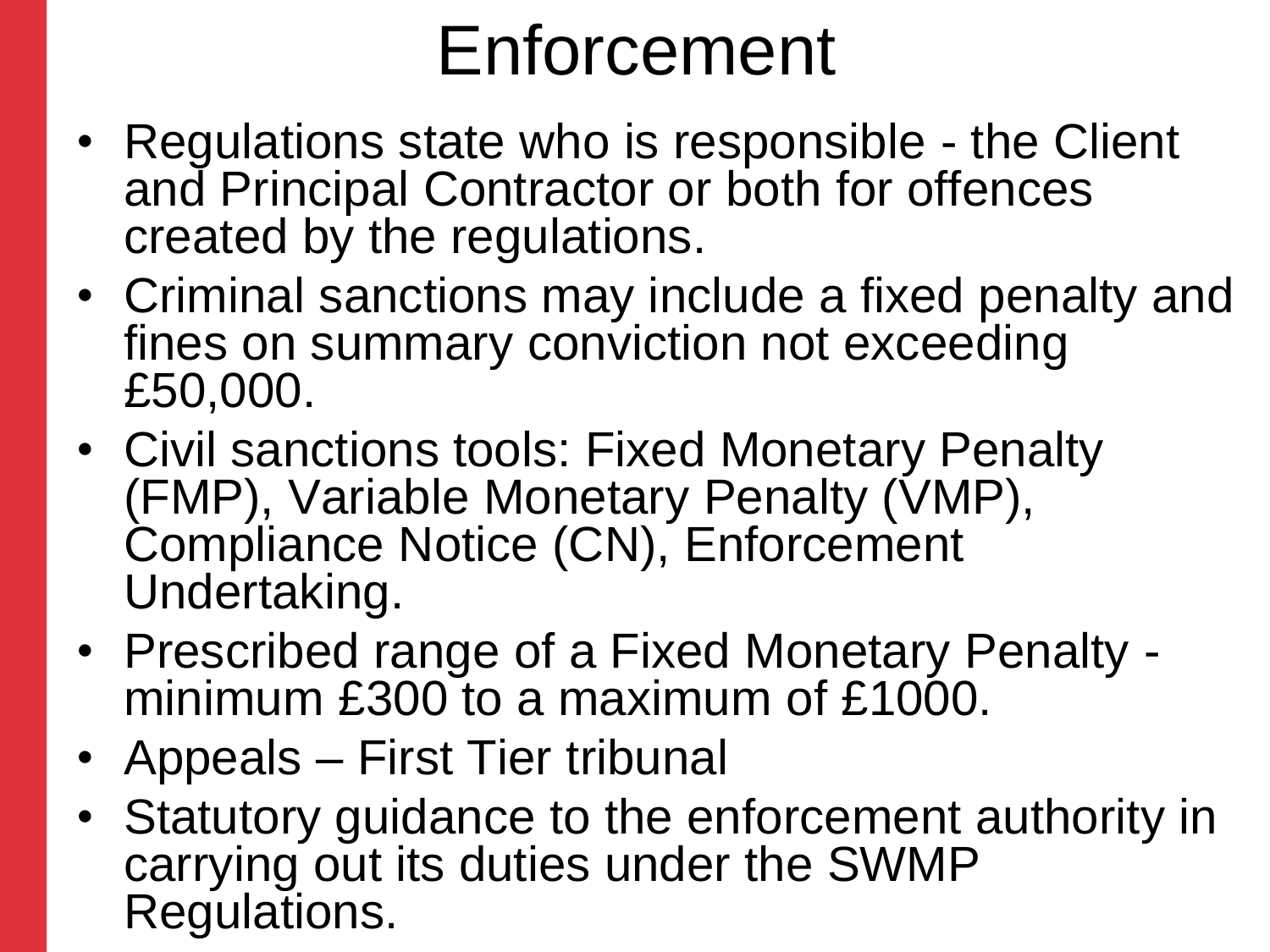## Other sections of consultation

- Options for introducing a record keeping system to support SWMPs to contain all the necessary information to enable the SWMP scheme to be monitored effectively.
- Draft Guidance covers sections for :-
	- Statutory guidance this sets clear guidance for the enforcement authority.
	- Non-statutory guidance to help support Clients and Principal Contractors in preparing and complying with the requirements of the SWMP regulations.
- Draft Impact Assessment outlines options, costs and benefits of each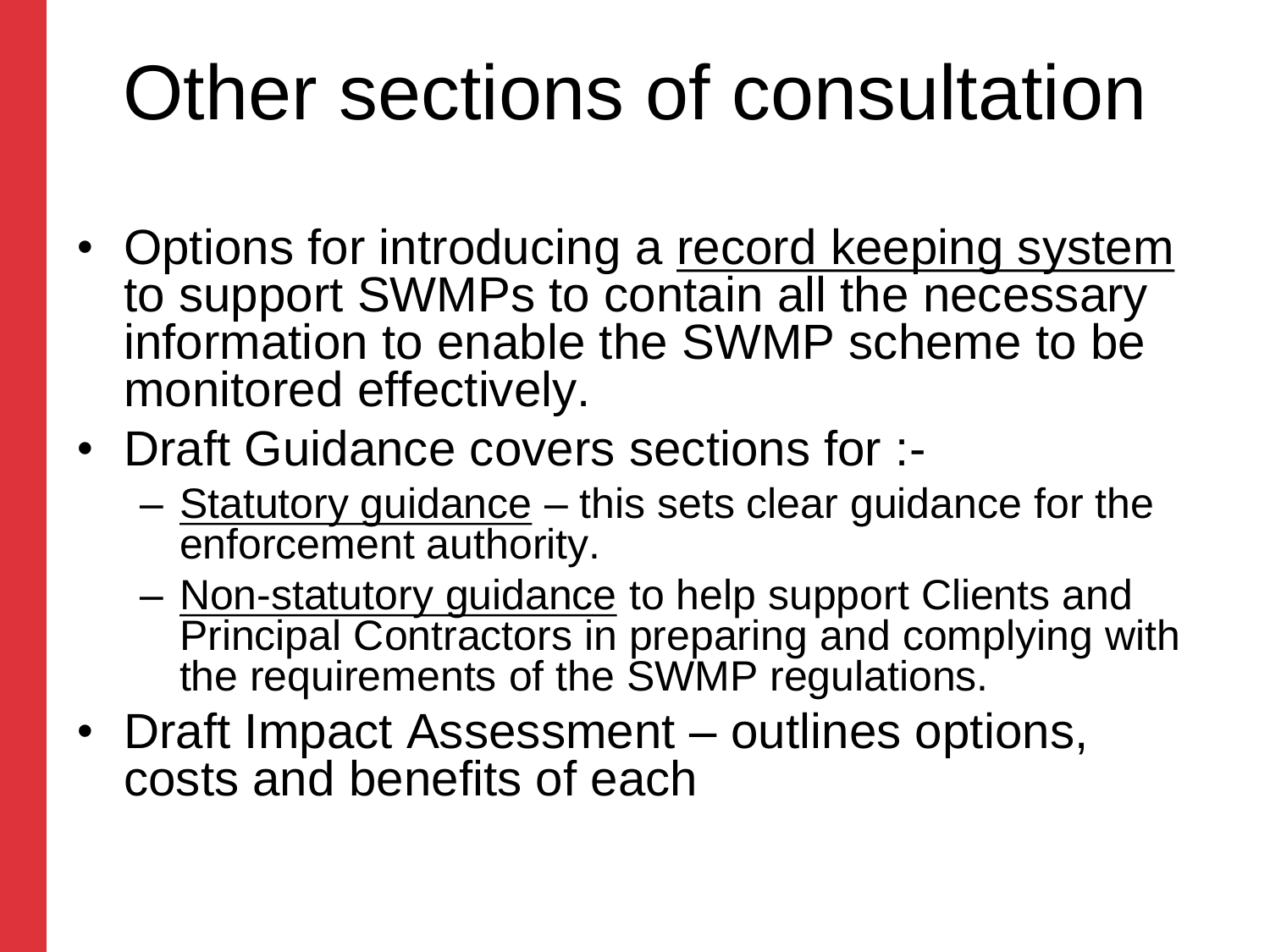Transitional arrangements and next steps

- Subject to outcomes of consultation responses, SWMP regulations come into force following a transitional period of around 12-18 months after the regulations are laid.
- We propose enforcement authority to take into account of the unfamiliarity of Clients and Principal Contractors with the regulations when considering their approach to enforcement in the early months after implementation.
- Next steps :
	- Summary of responses report end of summer 2013.
	- Regulations laid 2014, coming into force 2015 (subject to consultation responses).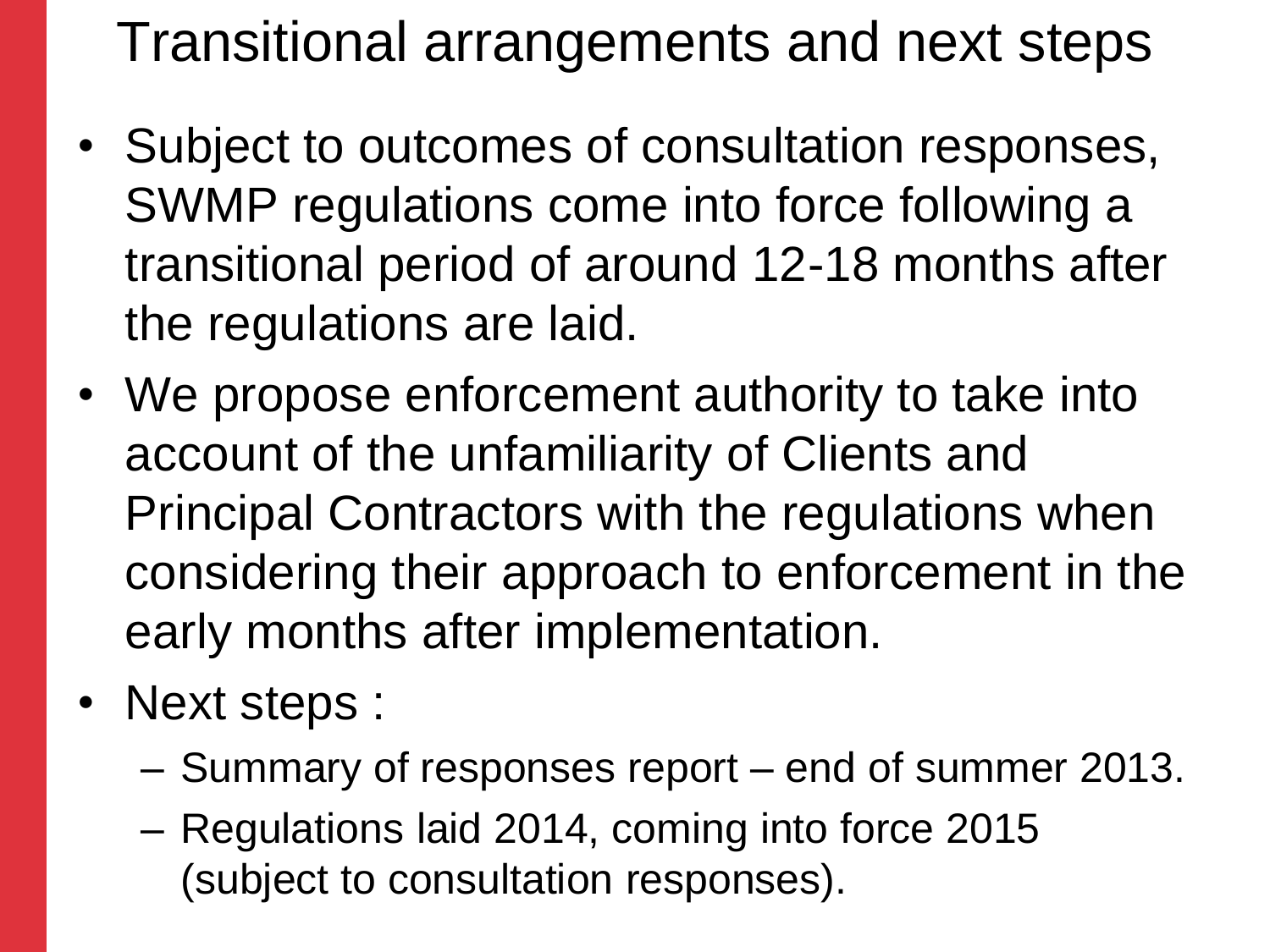#### Consultation Workshops

- Details of consultation workshops are as follows:
- 26 February, 6-8pm, Swansea
- 27 February, 9-11am, Swansea
- 5 March, 9-11am, Cardiff
- 7 March, 6-8pm, Cardiff
- 13 March, 6-8pm, Llandudno
- 14 March, 9-11am, Llandudno
- 20 March, 6-8pm, Wrexham
- 21 March, 9-11am, Wrexham
- To register your attendance please contact [cewalesevents@cewales.org.uk](mailto:cewalesevents@cewales.org.uk) at Constructing Excellence in Wales.